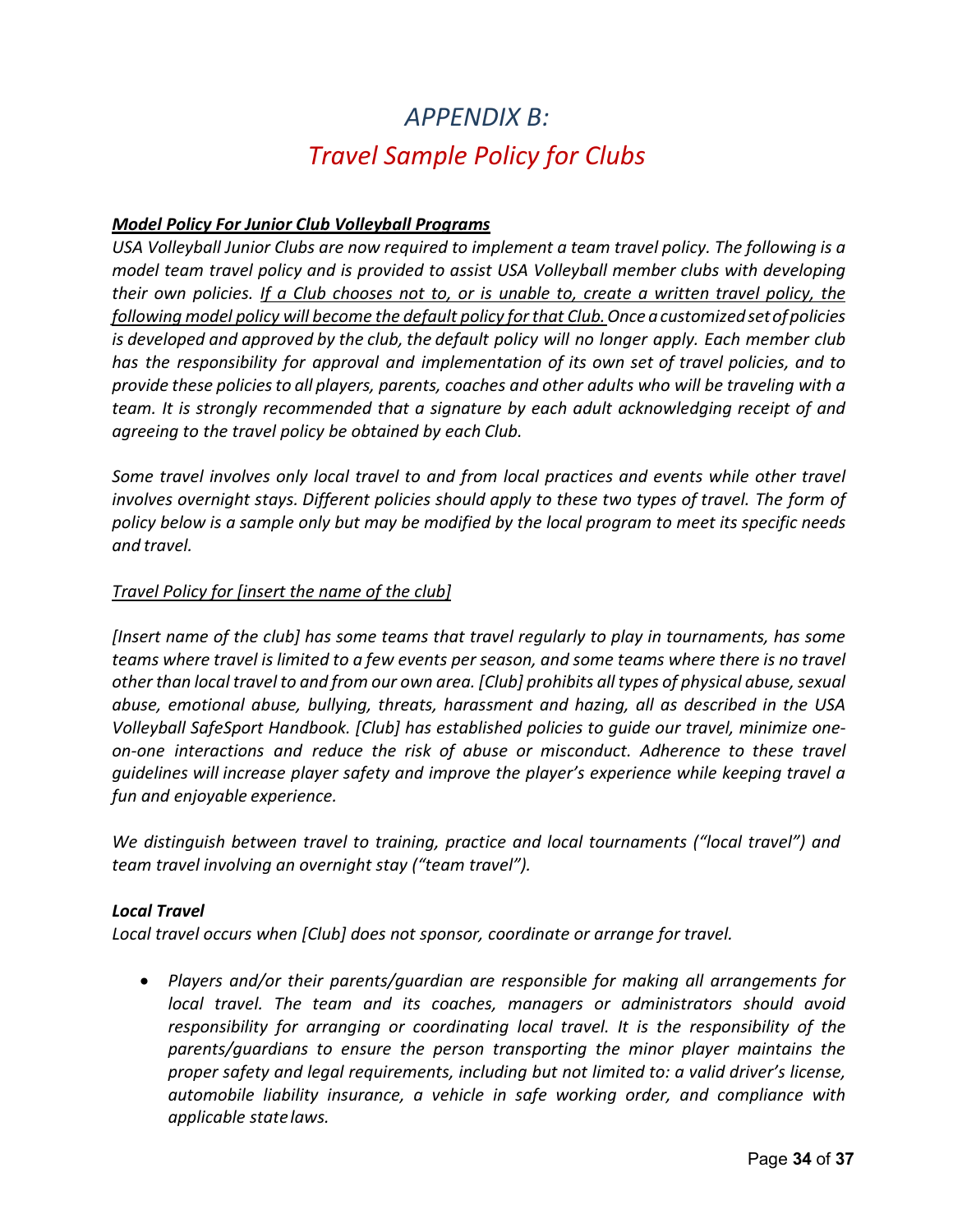• *The employees, coaches and/or volunteers of [Club] or one of its teams, who are not also acting as a parent, shall not drive alone with an unrelated minor player.*

### *Team Travel*

*Team travel is overnight travel that occurs when [Club] or one of its teams or designees' sponsors, coordinates or arranges for travel so that the team can compete locally, regionally or nationally. Because of the greater distances, coaches, staff, volunteers and chaperones will often travel with the players.*

- *When possible, [Club] will provide reasonable advance notice before team travel. Travel notice will also include designated team hotels for overnight stays as well as a contact person within [Club] or the team. This individual will be the point of contact to confirm your intention to travel and to help with traveldetails.*
- *Regardless of gender, a coach shall not share a hotel room or other sleeping arrangements with a minor player (unless the coach is the parent, guardian or sibling of the player).*
- *The coach or his/her designee will establish a curfew by when all players must be in their hotel rooms or in a supervised location. Regular monitoring and curfew checks will be made of each room by at least two properly background screened adults. At no time will only one adult be present in a room with minor players, regardless of gender.*
- *Team personnel shall ask hotels to block adult pay per view channels for player- only rooms.*
- *Individual meetings between a coach and a player may not occur in hotel sleeping rooms and must be held in public settings or with additional adults present, with at least one of those adults being the same gender as theplayer.*
- *Parents/Guardians who wish to stay in the team hotel are permitted and encouraged to do so.*
- *The team will make every effort to accommodate reasonable parental requests when a child is away from home without a parent. If any special arrangements are necessary for your child, please contact the team personnel who can either make or assist with making those arrangements.*
- *No coach or chaperone shall at any time be under the influence of drugs or alcohol while performing their coaching and/or chaperoningduties.*
- *In all cases involving travel, parents have the right to transport their minorplayer.*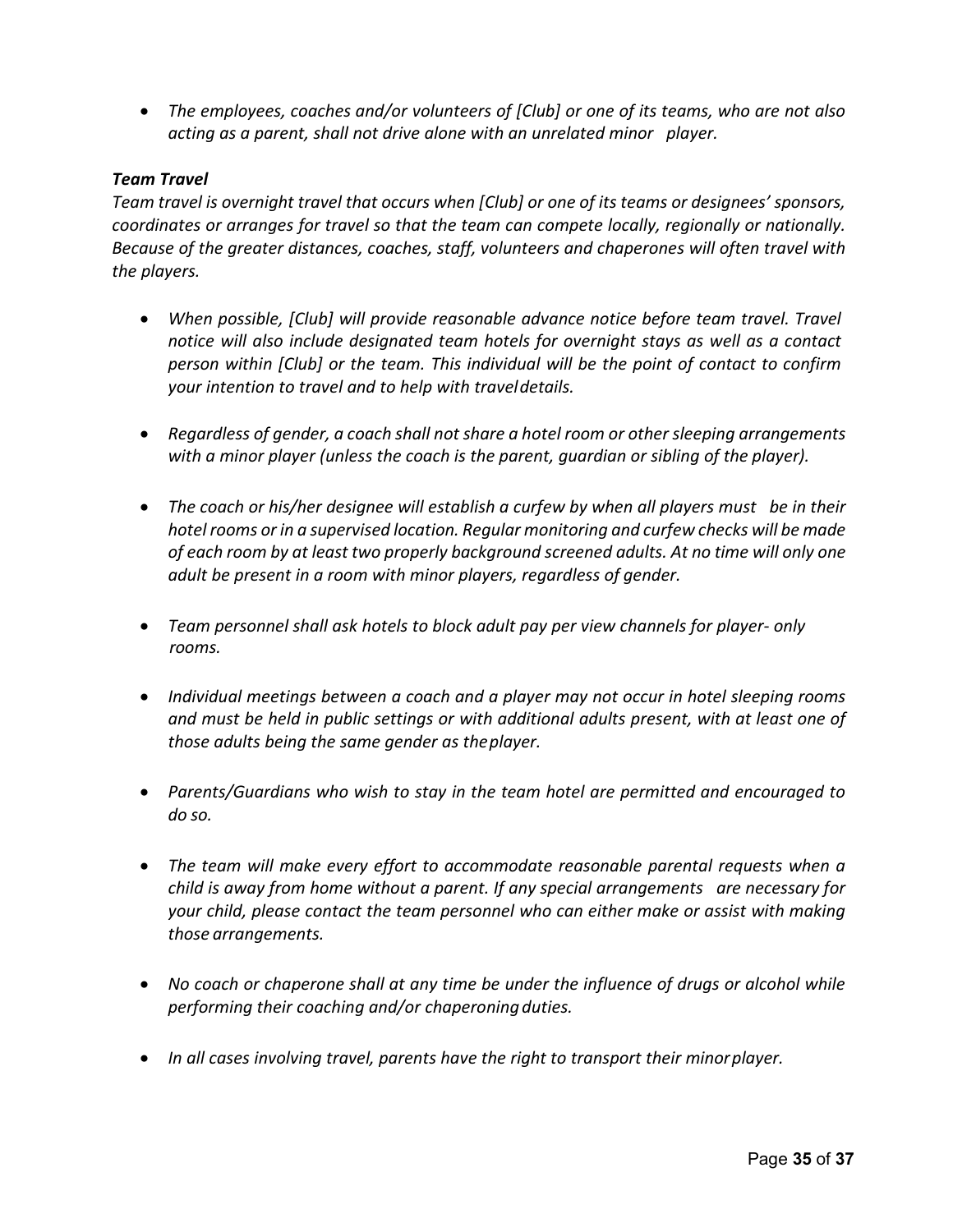- *Prior to any travel, coaches will endeavor to make players and parents aware of all expectations and rules. Coaches will also support chaperones and/or participate in the monitoring of the players for adherence to curfew restrictions and other travel rules.*
- *If disciplinary action against a player is required while the player is traveling without his/her parents, then except where immediate action is necessary, parents will be notified before any action is taken, or immediately after.*

## *Suggested Additional Policies*

*The following policies are additional guidelines for developing a travel policy based on the club's preferences and needs.*

- *Players are expected to remain with the team at all times during the trip. Players are not to leave the competition venue, the hotel, restaurant or any other place at which the team has gathered without the permission/knowledge of the coach or chaperone.*
- *When visiting public places such as shopping malls, movie theatres, etc., players will stay in groups of no less than three persons. Athletes 12 and under will be accompanied by a chaperone.*
- *Safety Policies*
	- o *Additional guidelines to be established as needed by thecoaches;*
	- o *Supervised team room provided for relaxation and recreation;*
	- o *Respect the privacy of each other;*
	- o *Only use hotel rooms with interior entrances;*
- *Behavior Policies*
	- o *Be quiet and respect the rights of teammates and others in the hotel;*
	- o *Be prompt and on time;*
	- o *Develop cell phone usage guidelines;*
	- o *Develop computer usage guidelines including social media;*
	- o *Respect travel vehicles;*
	- o *Establish travel dress code;*
	- o *Use appropriate behavior in public facilities, including language;*
	- o *Establish two different curfews – in own rooms and lights out;*
	- o *Must stay in assigned hotel room; and*
	- o *Needs and well-being of the team come first.*